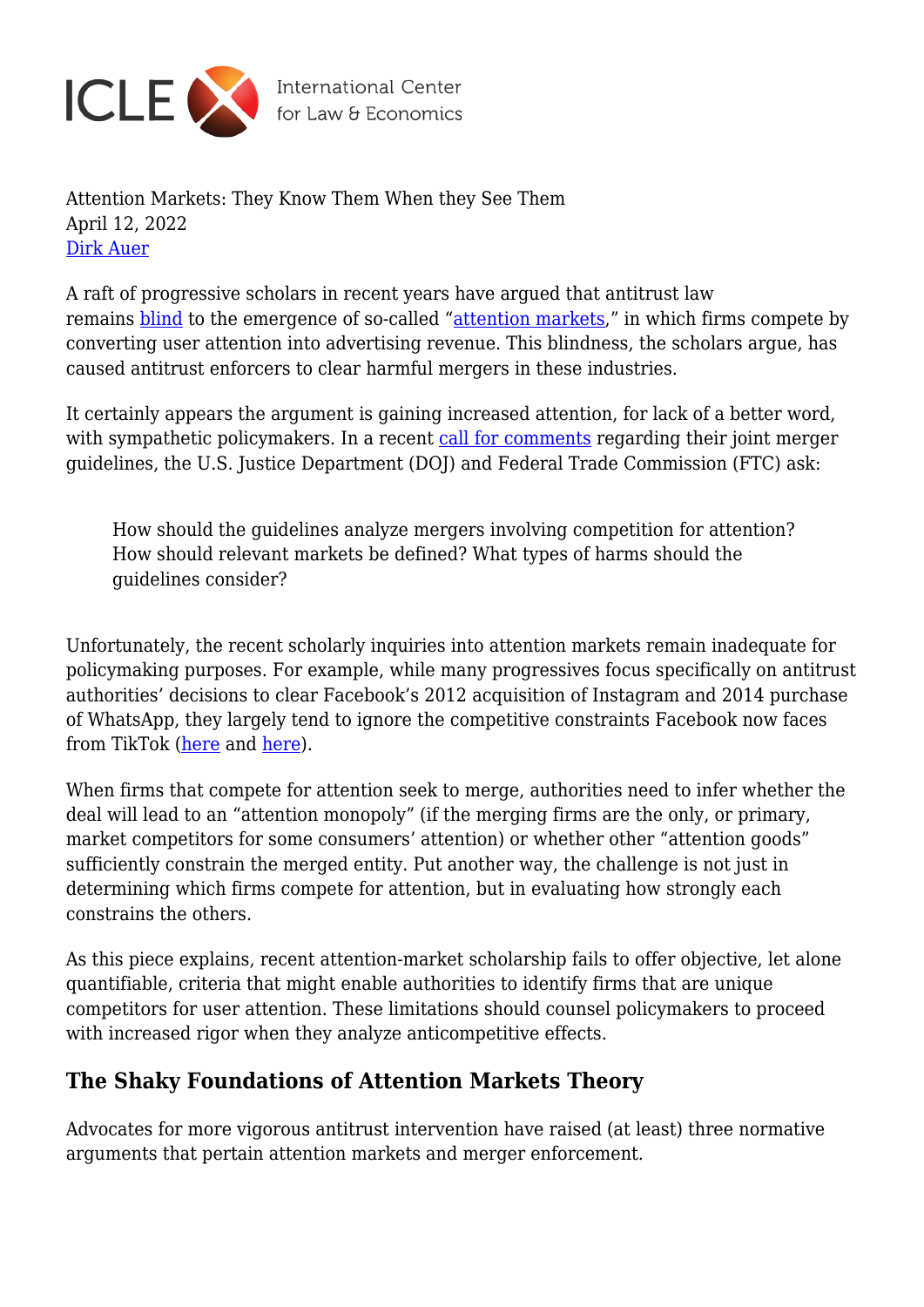- First, because they compete for attention, firms may be more competitively related than they seem at first sight. It is sometimes said that these firms are [nascent](https://scholarship.law.upenn.edu/penn_law_review/vol168/iss7/1/) [competitors.](https://scholarship.law.upenn.edu/penn_law_review/vol168/iss7/1/)
- Second, the scholars argue that all firms competing for attention should not automatically be included in the same [relevant market](https://papers.ssrn.com/sol3/papers.cfm?abstract_id=3745839).
- Finally, scholars argue that enforcers should adopt policy tools to measure market power in these attention markets—*e.g.*, by applying a [SSNIC](https://papers.ssrn.com/sol3/papers.cfm?abstract_id=3745839) test ("small but significant non-transitory increase in cost"), rather than a SSNIP test ("small but significant non-transitory increase in price").

There are some contradictions among these three claims. On the one hand, proponents advocate adopting a broad notion of competition for attention, which would ensure that firms are seen as competitively related and thus boost the prospects that antitrust interventions targeting them will be successful. When the shoe is on the other foot, however, proponents fail to follow the logic they have sketched out to its natural conclusion; that is to say, they underplay the competitive constraints that are necessarily imposed by wider-ranging targets for consumer attention. In other words, progressive scholars are keen to ensure the concept is not mobilized to [draw broader market definitions](https://papers.ssrn.com/sol3/papers.cfm?abstract_id=3745839) than is currently the case:

This "massive market" narrative rests on an obvious fallacy. Proponents argue that the relevant market includes all substitutable sources of attention depletion," so the market is "enormous."

Faced with this apparent contradiction, scholars retort that the circle can be squared by deploying new analytical tools that measure attention for competition, such as the so-called SSNIC test. But do these tools actually resolve the contradiction? It would appear, instead, that they merely enable enforcers to selectively mobilize the attention-market concept in ways that fit their preferences. Consider the following [description of the SSNIC test](https://papers.ssrn.com/sol3/papers.cfm?abstract_id=3745839), by John Newman:

But if the focus is on the zero-price barter exchange, the SSNIP test requires modification. In such cases, the "SSNIC" (Small but Significant and Nontransitory Increase in Cost) test can replace the SSNIP. Instead of asking whether a hypothetical monopolist would increase prices, the analyst should ask whether the monopolist would likely increase attention costs. **The relevant cost increases can take the form of more time or space being devoted to advertisements, or the imposition of more distracting advertisements.** Alternatively, one might ask whether the hypothetical monopolist would likely impose an "SSNDQ" (Small but Significant and Non-Transitory Decrease in Quality). The latter framing should generally be avoided, however, for reasons discussed below in the context of anticompetitive effects.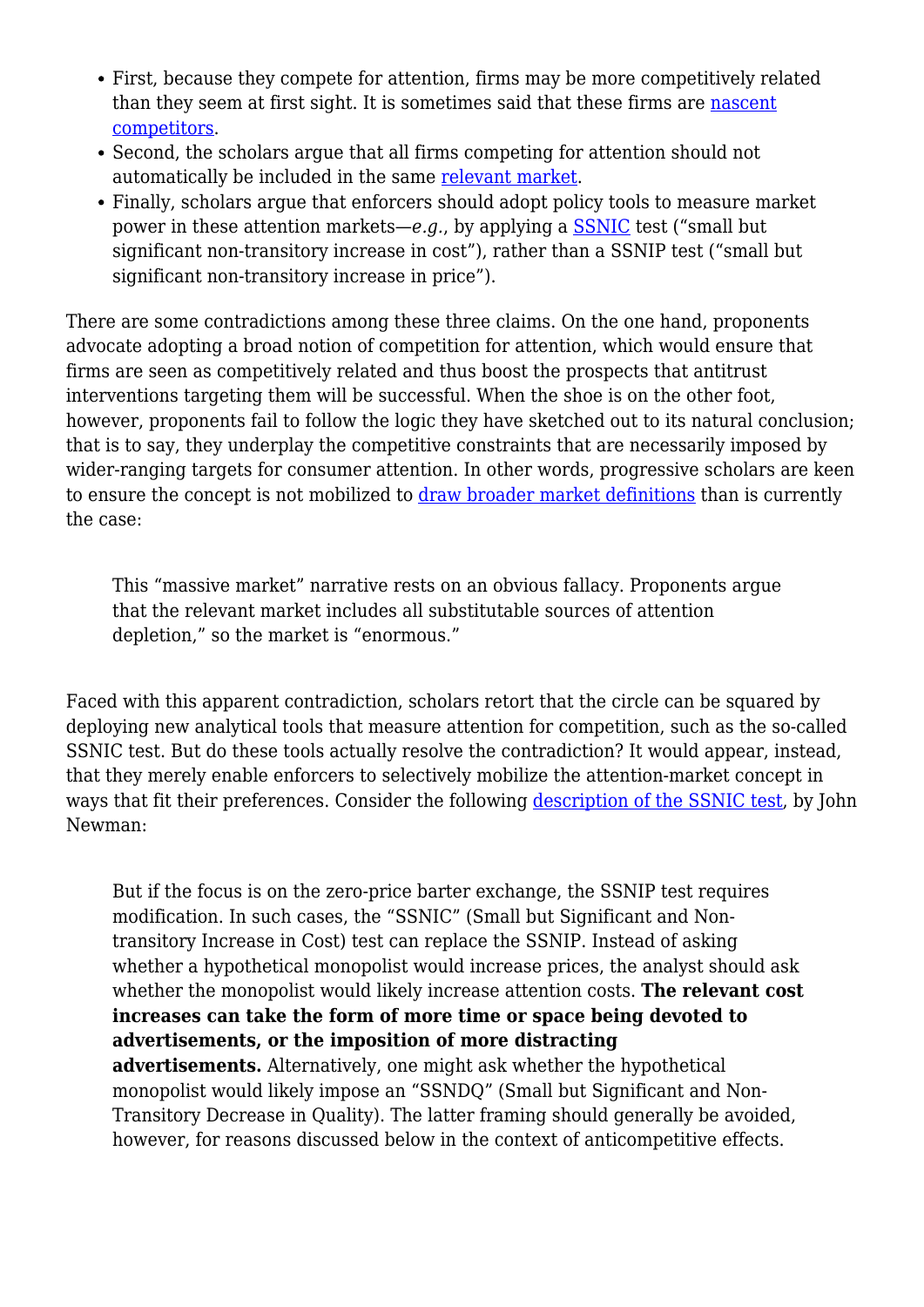Regardless of framing, however, **the core question is what would happen if the ratio between desired content to advertising load were to shift.**

Tim Wu makes roughly the [same argument:](https://scholarship.law.columbia.edu/cgi/viewcontent.cgi?article=3030&context=faculty_scholarship)

The A-SSNIP would posit a hypothetical monopolist who adds a 5-second advertisement before the mobile map, and leaves it there for a year. **If consumers accepted the delay, instead of switching to streaming video or other attentional options, then the market is correctly defined and calculation of market shares would be in order.**

The key problem is this: consumer switching among platforms is consistent both with competition and with monopoly power. In fact, consumers are more likely to switch to other goods when they are faced with a monopoly. Perhaps more importantly, consumers can and do switch to a whole range of idiosyncratic goods. Absent some quantifiable metric, it is simply impossible to tell which of these alternatives are significant competitors.

None of this is new, of course. Antitrust scholars have spent decades [wrestling with similar](https://chicagounbound.uchicago.edu/cgi/viewcontent.cgi?article=2551&context=journal_articles) [issues](https://chicagounbound.uchicago.edu/cgi/viewcontent.cgi?article=2551&context=journal_articles) in connection with the price-related SSNIP test. The upshot of those debates is that the SSNIP test does not measure whether price increases *cause users to switch*. Instead, it examines whether firms *can profitably raise prices* above the competitive baseline. Properly understood, this nuance renders proposed SSNIC and SSNDQ tests ("small but significant non-transitory decrease in quality") unworkable.

First and foremost, proponents wrongly presume to know how firms would choose to exercise their market power, rendering the resulting tests unfit for policymaking purposes. This mistake largely stems from the conflation of price levels and price structures in twosided markets. In a two-sided market, the price *level* refers to the cumulative price charged to both sides of a platform. Conversely, the price *structure* refers to the allocation of prices among users on both sides of a platform (*i.e.*, how much users on each side contribute to the costs of the platform). This is important because, as Jean Charles Rochet and Jean Tirole show in their [Nobel-winning work,](https://www.jstor.org/stable/25046265?seq=1) changes to either the price level or the price structure both affect economic output in two-sided markets.

This has powerful ramifications for antitrust policy in attention markets. To be analytically useful, SSNIC and SSNDQ tests would have to alter the price level while holding the price structure equal. This is the opposite of what attention-market theory advocates are calling for. Indeed, increasing ad loads or decreasing the quality of services provided by a platform, while holding ad prices constant, evidently alters platforms' chosen price structure.

This matters. Even if the proposed tests were properly implemented (which would be difficult: it is unclear what a 5% quality degradation would look like), the tests would likely lead to false negatives, as they force firms to depart from their chosen (and, thus,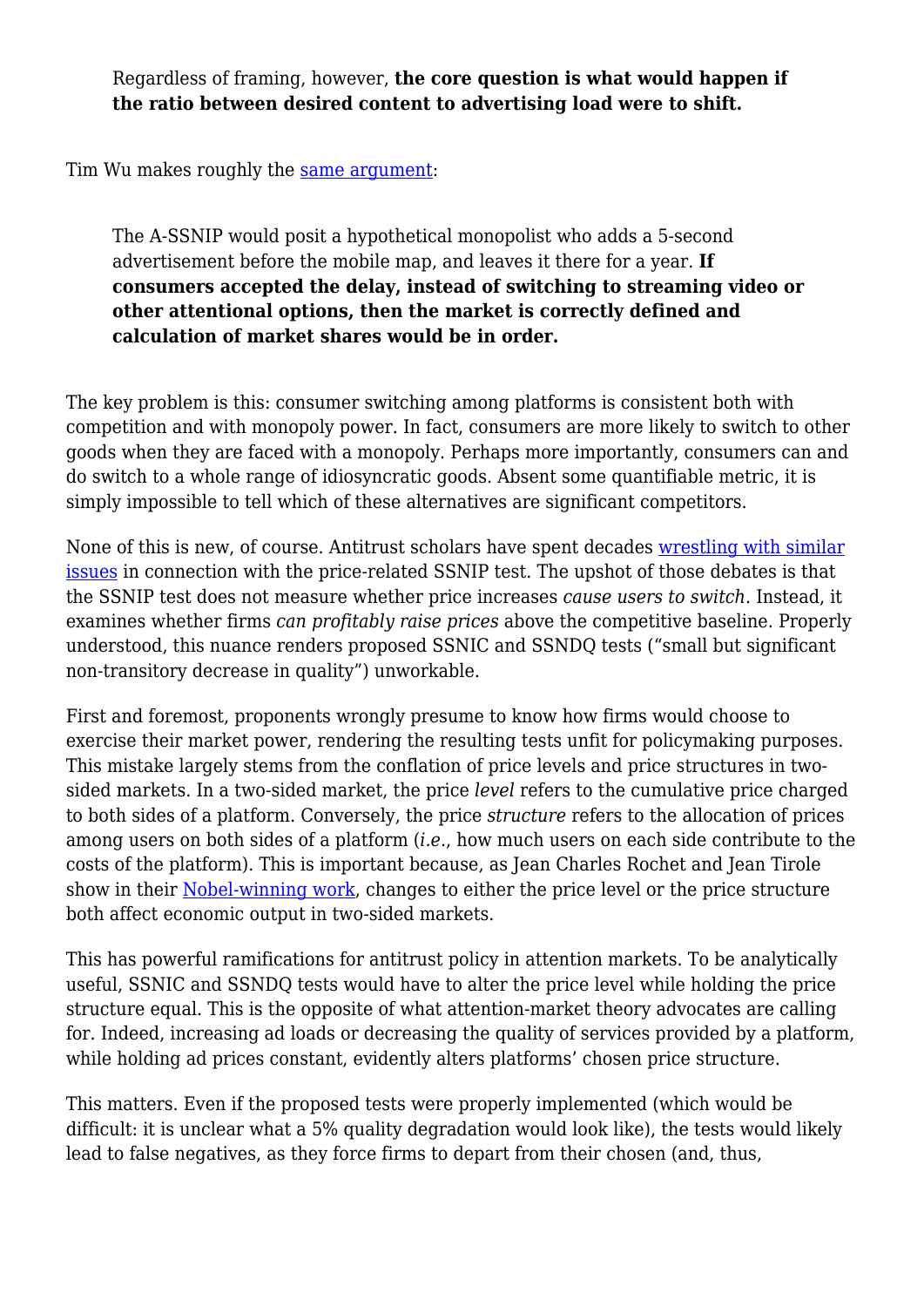presumably profit-maximizing) price structure/price level combinations.

Consider the following illustration: to a first approximation, increasing the quantity of ads served on YouTube would presumably decrease Google's revenues, as doing so would simultaneously increase output in the ad market (note that the test becomes even more absurd if ad revenues are held constant). In short, scholars fail to recognize that the consumer side of these markets is intrinsically related to the ad side. Each side affects the other in ways that prevent policymakers from using single-sided ad-load increases or quality decreases as an independent variable.

This leads to a second, more fundamental, flaw. To be analytically useful, these increased ad loads and quality deteriorations would have to be applied from the competitive baseline. Unfortunately, it is not obvious what this baseline looks like in two-sided markets.

Economic theory tells us that, in regular markets, goods are sold at marginal cost under perfect competition. However, there is no such shortcut in two-sided markets. As David Evans and Richard Schmalensee [aptly summarize](https://www.nber.org/papers/w11603):

An increase in marginal cost on one side does not necessarily result in an increase in price on that side relative to price on the other. More generally, the relationship between price and cost is complex, and the simple formulas that have been derived by single-handed markets do not apply.

In other words, while economic theory suggests perfect competition among multi-sided platforms should result in zero economic profits, it does not say what the allocation of prices will look like in this scenario. There is thus no clearly defined competitive baseline upon which to apply increased ad loads or quality degradations. And this makes the SSNIC and SSNDQ tests unsuitable.

In short, the theoretical foundations necessary to apply the equivalent of a SSNIP test on the "free" side of two-sided platforms are largely absent (or exceedingly hard to apply in practice). Calls to implement SSNIC and SSNDQ tests thus greatly overestimate the current state of the art, as well as decision-makers' ability to solve intractable economic conundrums. The upshot is that, while proposals to apply the SSNIP test to attention markets may have the trappings of economic rigor, the resemblance is superficial. As things stand, these tests fail to ascertain whether given firms are in competition, and in what market.

## **The Bait and Switch: Qualitative Indicia**

These problems with the new quantitative metrics likely explain why proponents of tougher enforcement in attention markets often fall back upon qualitative indicia to resolve marketdefinition issues. As John Newman [writes:](https://papers.ssrn.com/sol3/papers.cfm?abstract_id=3745839)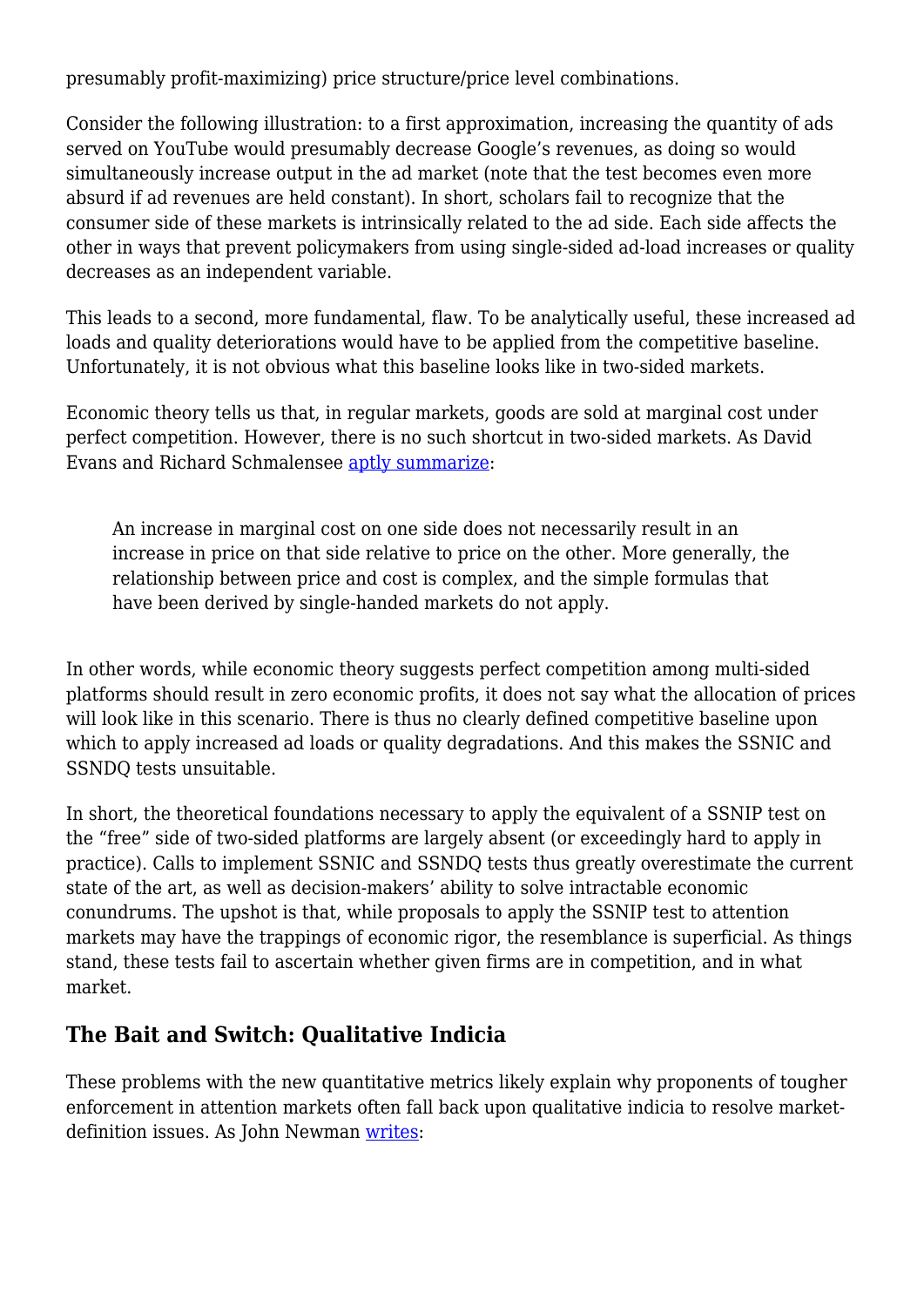Courts, including the U.S. Supreme Court, have long employed practical indicia as a flexible, workable means of defining relevant markets. This approach considers **real-world factors: products' functional characteristics, the presence or absence of substantial price differences between products, whether companies strategically consider and respond to each other's competitive conduct, and evidence that industry participants** or analysts themselves identify a grouping of activity as a discrete sphere of competition. …The SSNIC test may sometimes be massaged enough to work in attention markets, but **practical indicia will often—perhaps usually—be the preferable method**.

Unfortunately, far from resolving the problems associated with measuring market power in digital markets (and of defining relevant markets in antitrust proceedings), this proposed solution would merely focus investigations on subjective and discretionary factors.

This can be easily understood by looking at the FTC's [Facebook complaint](https://www.ftc.gov/system/files/documents/cases/ecf_75-1_ftc_v_facebook_public_redacted_fac.pdf) regarding its purchases of WhatsApp and Instagram. The complaint argues that Facebook—a "social networking service," in the eyes of the FTC—was not interchangeable with either mobilemessaging services or online-video services. To support this conclusion, it cites a series of superficial differences. For instance, the FTC argues that online-video services "are not used primarily to communicate with friends, family, and other personal connections," while mobile-messaging services "do not feature a shared social space in which users can interact, and do not rely upon a social graph that supports users in making connections and sharing experiences with friends and family."

This is a poor way to delineate relevant markets. It wrongly portrays competitive constraints as a binary question, rather than a matter of degree. Pointing to the functional differences that exist among rival services mostly fails to resolve this question of degree. It also likely explains why advocates of tougher enforcement have often [decried the use of qualitative](https://scholarship.law.columbia.edu/cgi/viewcontent.cgi?article=3030&context=faculty_scholarship) [indicia](https://scholarship.law.columbia.edu/cgi/viewcontent.cgi?article=3030&context=faculty_scholarship) when the shoe is on the other foot—*e.g.*, when authorities concluded that Facebook did not, in fact, compete with Instagram because their services were functionally different.

A second, and related, problem with the use of qualitative indicia is that they are, almost by definition, arbitrary. Take two services that may or may not be competitors, such as Instagram and TikTok. The two share some similarities, as well as many differences. For instance, while both services enable users to share and engage with video content, they differ significantly in the way this content is displayed. Unfortunately, absent quantitative evidence, it is simply impossible to tell whether, and to what extent, the similarities outweigh the differences.

There is significant risk that qualitative indicia may lead to arbitrary enforcement, where markets are artificially narrowed by pointing to superficial differences among firms, and where competitive constraints are overemphasized by pointing to consumer switching.